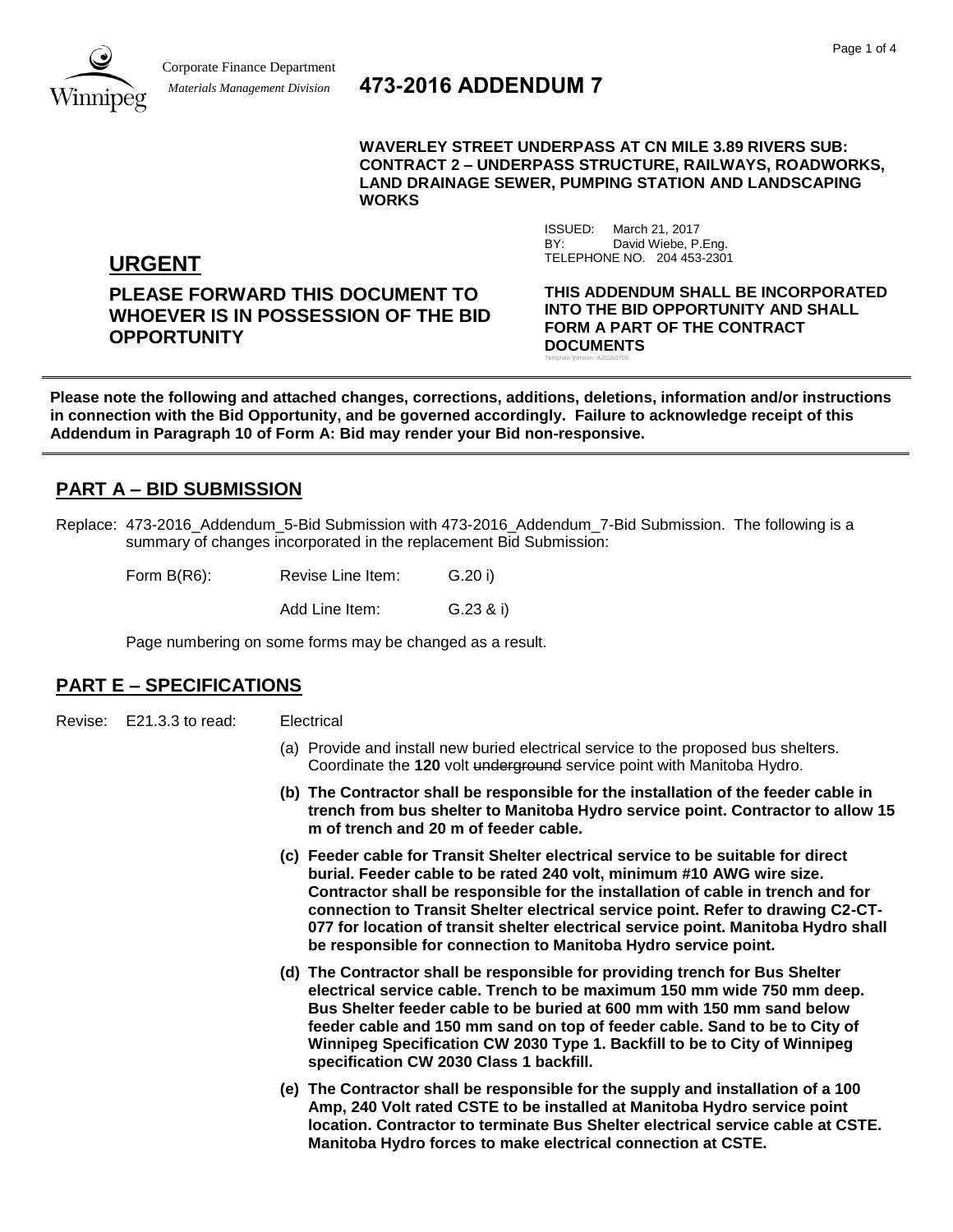| Page 2 of 4 | Bid Opportunity No. 473-2016 Addendum 7 |                                                                                                                                                                                                                                                |                                                                                                                                                                                                                                                                                                                                                                                                                                                                                                                                                                                                                                                                                                                           |
|-------------|-----------------------------------------|------------------------------------------------------------------------------------------------------------------------------------------------------------------------------------------------------------------------------------------------|---------------------------------------------------------------------------------------------------------------------------------------------------------------------------------------------------------------------------------------------------------------------------------------------------------------------------------------------------------------------------------------------------------------------------------------------------------------------------------------------------------------------------------------------------------------------------------------------------------------------------------------------------------------------------------------------------------------------------|
| Revise:     | E63.4.1 $(i)$ to read:                  |                                                                                                                                                                                                                                                | Bearings shall be manufactured as a single unit. However, bearing pads "EB2" may<br>be supplied as two-part units.                                                                                                                                                                                                                                                                                                                                                                                                                                                                                                                                                                                                        |
| Revise:     | $E80.3.1(a)$ to read:                   | upon award.                                                                                                                                                                                                                                    | The 4450 mm-steel casing pipe is being supplied under a separate Contract. The<br>Contract Administrator will provide the Contractor with a contact for the supply contractor                                                                                                                                                                                                                                                                                                                                                                                                                                                                                                                                             |
| Delete:     | E80.3.1(b)(i)                           |                                                                                                                                                                                                                                                |                                                                                                                                                                                                                                                                                                                                                                                                                                                                                                                                                                                                                                                                                                                           |
| Revise:     |                                         |                                                                                                                                                                                                                                                | E80.3.1(b)(ii) to read: Pipe Dimensions-1511 mm steel casing pipe with the following dimensions:                                                                                                                                                                                                                                                                                                                                                                                                                                                                                                                                                                                                                          |
|             |                                         | $\bullet$                                                                                                                                                                                                                                      | Outside Diameter: 4473-1511 mm (58-59.5")                                                                                                                                                                                                                                                                                                                                                                                                                                                                                                                                                                                                                                                                                 |
|             |                                         | $\bullet$                                                                                                                                                                                                                                      | Inside Diameter: 4429-1467 mm                                                                                                                                                                                                                                                                                                                                                                                                                                                                                                                                                                                                                                                                                             |
|             |                                         | ٠                                                                                                                                                                                                                                              | Wall Thickness: 22.2 mm (7/8")                                                                                                                                                                                                                                                                                                                                                                                                                                                                                                                                                                                                                                                                                            |
|             |                                         | $\bullet$                                                                                                                                                                                                                                      | Pipe Length: 3.05 m                                                                                                                                                                                                                                                                                                                                                                                                                                                                                                                                                                                                                                                                                                       |
| Revise:     |                                         | washers and sleeves.                                                                                                                                                                                                                           | E80.3.6(a)(v) to read: Bolts and nuts to be shall be Type 316 Stainless Steel complete with di-electric isolating                                                                                                                                                                                                                                                                                                                                                                                                                                                                                                                                                                                                         |
| Revise:     | $E80.4.3(c)$ to read:                   | The 4500 mm steel casing pipe shall be installed in accordance with the manufacturer's<br>recommendations, including assembly of pipe joints. Permalok joint shall be assembled<br>complete with RTV silicone recommended by the manufacturer. |                                                                                                                                                                                                                                                                                                                                                                                                                                                                                                                                                                                                                                                                                                                           |
| Add:        | E96.4                                   | <b>Construction Methods</b>                                                                                                                                                                                                                    |                                                                                                                                                                                                                                                                                                                                                                                                                                                                                                                                                                                                                                                                                                                           |
|             |                                         | E96.4.1                                                                                                                                                                                                                                        | The construction of a New Manhole on an Existing Sewer splits an existing<br>sewer segment into two segments and cleaning and inspection of both sewer<br>segments is required. The upstream and downstream manhole to manhole<br>sewer segments connecting to the constructed a New Manhole on an<br>Existing Sewer shall be cleaned and inspected according to CW2140 and<br>CW2145, respectively.                                                                                                                                                                                                                                                                                                                      |
| Revise:     | E97.2.2 to read:                        | Thermocable                                                                                                                                                                                                                                    |                                                                                                                                                                                                                                                                                                                                                                                                                                                                                                                                                                                                                                                                                                                           |
|             |                                         |                                                                                                                                                                                                                                                | (a) C13-240-COJ Constant Watt Trace Cable (13 W/m)                                                                                                                                                                                                                                                                                                                                                                                                                                                                                                                                                                                                                                                                        |
|             |                                         |                                                                                                                                                                                                                                                | (b) Urecon UTC-2030 01 Electronic Controller                                                                                                                                                                                                                                                                                                                                                                                                                                                                                                                                                                                                                                                                              |
|             |                                         |                                                                                                                                                                                                                                                | (c) Urecon PFK-1 Power Feed Kit                                                                                                                                                                                                                                                                                                                                                                                                                                                                                                                                                                                                                                                                                           |
|             |                                         |                                                                                                                                                                                                                                                | (d) Urecon URTD 06-R High Limit Sensor                                                                                                                                                                                                                                                                                                                                                                                                                                                                                                                                                                                                                                                                                    |
|             |                                         |                                                                                                                                                                                                                                                | (e) Urecon URTD 06-G Low Limit Sensor                                                                                                                                                                                                                                                                                                                                                                                                                                                                                                                                                                                                                                                                                     |
|             |                                         | (f)                                                                                                                                                                                                                                            | <b>Stainless Steel NEMA four times Junction Box, Lockable</b>                                                                                                                                                                                                                                                                                                                                                                                                                                                                                                                                                                                                                                                             |
| Revise:     | E97.3 to read:                          | <b>Construction Methods</b>                                                                                                                                                                                                                    |                                                                                                                                                                                                                                                                                                                                                                                                                                                                                                                                                                                                                                                                                                                           |
|             |                                         | E97.3.1                                                                                                                                                                                                                                        | Installation shall be according to specifications and manufacturer's<br>recommendations and specifications.                                                                                                                                                                                                                                                                                                                                                                                                                                                                                                                                                                                                               |
|             |                                         | E97.3.2                                                                                                                                                                                                                                        | Securely mount the electronic controller in the Pumping Station, as<br>shown on the Drawings.                                                                                                                                                                                                                                                                                                                                                                                                                                                                                                                                                                                                                             |
|             |                                         | E97.3.3                                                                                                                                                                                                                                        | The thermocable shall be terminated at a junction box, as shown on the<br>Drawings.                                                                                                                                                                                                                                                                                                                                                                                                                                                                                                                                                                                                                                       |
| Revise:     | E97.4.1 to read:                        |                                                                                                                                                                                                                                                | Measurement and payment for Pre-Insulated Heat Traced Leads will be on a length basis<br>measured from catchbasin/manhole to catchbasin/manhole and shall include supply and<br>installation of all materials specified and detailed on the Drawings. Measurement and<br>payment for Heat trace elements to be supplied and installed outside of the limits of the<br>manhole/catchbasin segments of pre-insulated pipe such as the connecting cables to the<br>Pumping Station, junction boxes, control panel electric controller, and sensors, will<br>not be measured for payment and shall be included in the Contract Lump Sum Price<br>for "Electrical, Instrumentation and Control Systems" Pumping Station price. |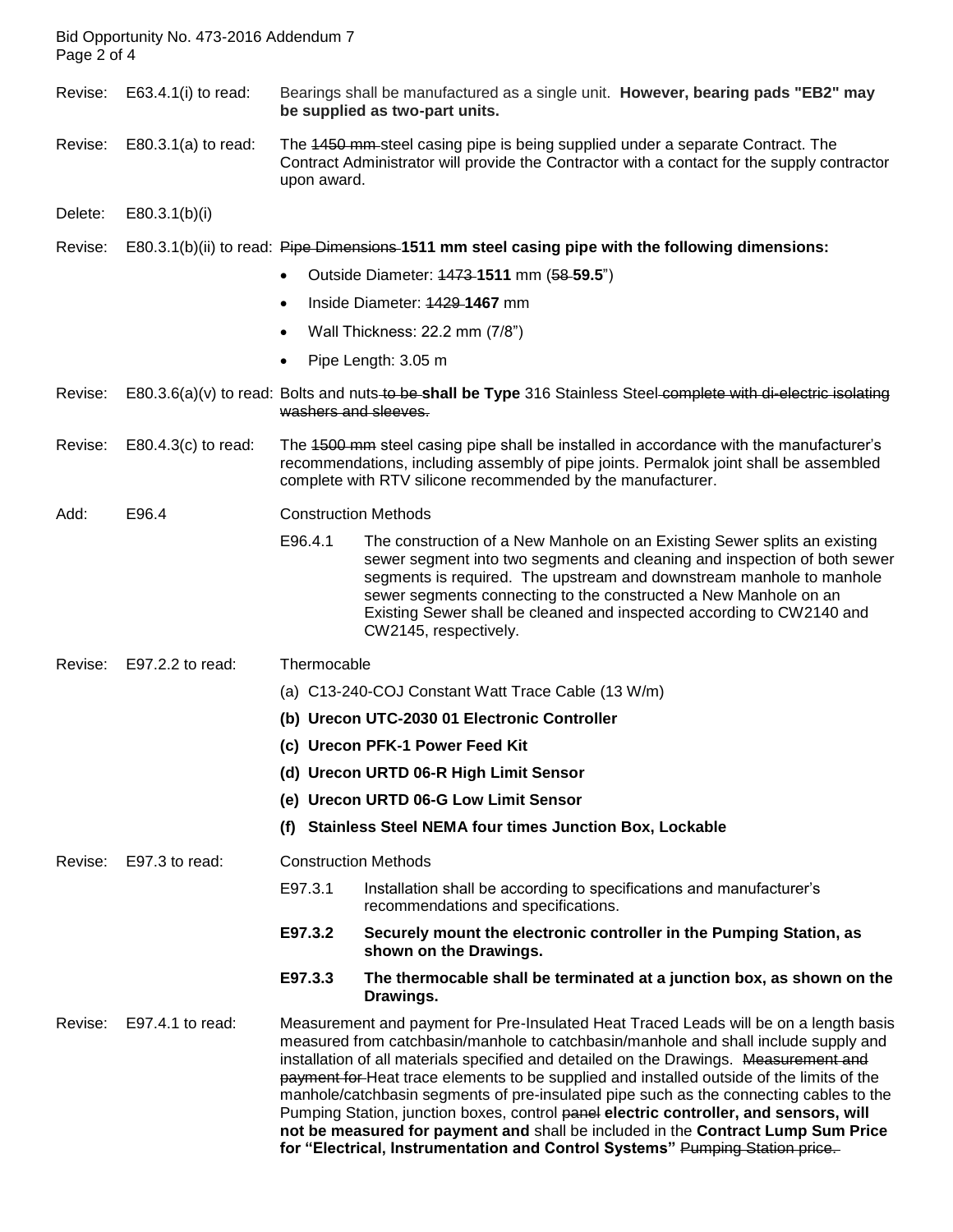Bid Opportunity No. 473-2016 Addendum 7 Page 3 of 4

Revise: E114.3.1(a) to read: Shop Prequalification: The Contractor performing the shop work shall have either an SSPC-QP 3 Certification or an AISC Sophisticated Paint Endorsement certification. The certification(s) shall remain current throughout the duration of the Works.

- (i) The Contractor performing the shop work shall **provide evidence that they** have satisfactorily performed a minimum of three (3) previous projects involving abrasive blast cleaning, metallizing, and paint application. At least one project within the past two (2) years shall have involved a bridge or similar industrial type application. The suitability of the Contractor's qualifications and prior experience will be considered by the Contract Administrator before granting approval to proceed.
- Revise: E114.9.3 to read: Specific inspection and testing requirements within this specification are designated as Hold Points. Unless other arrangements are made, the Contractor shall provide the Engineer **Contract Administrator** with a minimum four-hour notification in advance of the Hold Point. If four-hour notification is provided and the work is ready for inspection at that time, the Engineer **Contract Administrator** will conduct the necessary observations. If the work is not ready at the appointed time, unless other arrangements are made, an additional four-hour notification is required. Permission to proceed beyond a Hold Point without a quality assurance inspection will be at the sole discretion of the Engineer **Contract Administrator** and will only be granted on a case-by-case basis.

### **DRAWINGS**

Replace: 473-2016\_Addendum\_1-Drawing\_C2-CS-074-R1 with 473-2016\_Addendum\_7-Drawing\_C2-CT-035-R2

473-2016\_Drawing\_C2-CS-075-R0 with 473-2016\_Addendum\_7-Drawing\_C2-CT-036-R1

473-2016\_Drawing\_C2-CS-076-R0 with 473-2016\_Addendum\_7-Drawing\_C2-CT-037-R1

473-2016 \_Addendum\_6-Drawing\_C2-CU-028-R2 with 473-2016 \_Addendum\_7-Drawing\_C2-CU-028-R3

- 473-2016 \_Addendum\_6-Drawing\_C2-CU-029-R2 with 473-2016 \_Addendum\_7-Drawing\_C2-CU-029-R3
- 473-2016 \_Addendum\_5-Drawing\_C2-CU-030-R2 with 473-2016 \_Addendum\_7-Drawing\_C2-CU-030-R3

473-2016\_Drawing\_C2-CT-0077-R0 with 473-2016\_Addendum\_7-Drawing\_C2-CT-077-R1

473-2016 \_Addendum\_5-Drawing\_C2-BE-007-R1 with 473-2016 \_Addendum\_7-Drawing\_C2-BE-007-R2

473-2016 \_Addendum\_5-Drawing\_C2-BS-001-R1 with 473-2016 \_Addendum\_7-Drawing\_C2-BS-001-R2

473-2016 \_Addendum\_5-Drawing\_C2-BS-103-R1 with 473-2016 \_Addendum\_7-Drawing\_C2-BS-103-R2

### **NMS SPECIFICATIONS**

#### **Section 26 05 02**

| Replace: 3.1.1 to read: | Provide all unit heaters, baseboard heaters, and wiring to all force flow and unit heaters, |
|-------------------------|---------------------------------------------------------------------------------------------|
|                         | and their thermostats.                                                                      |

#### **Section 26 24 19**

Delete: 2.3.1

Delete: 2.3.3

- Add: 2.15 Power Factor Correction Capacitors
	- .1 Comply with CSA C22.2 NO. 190-14 Capacitors for power factor correction.
	- .2 Acceptable Manufacturers

.1 Shall be provided by MCC supplier.